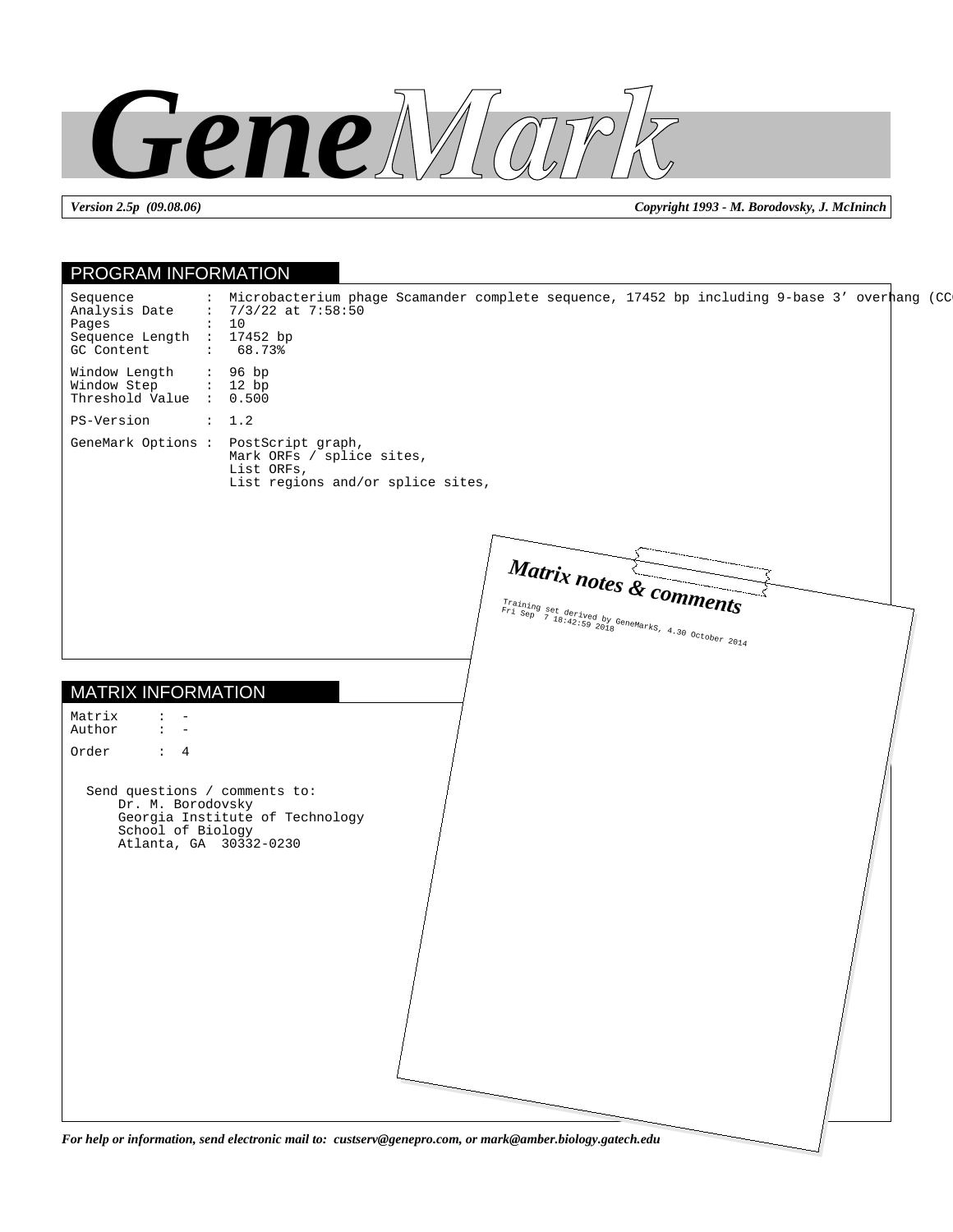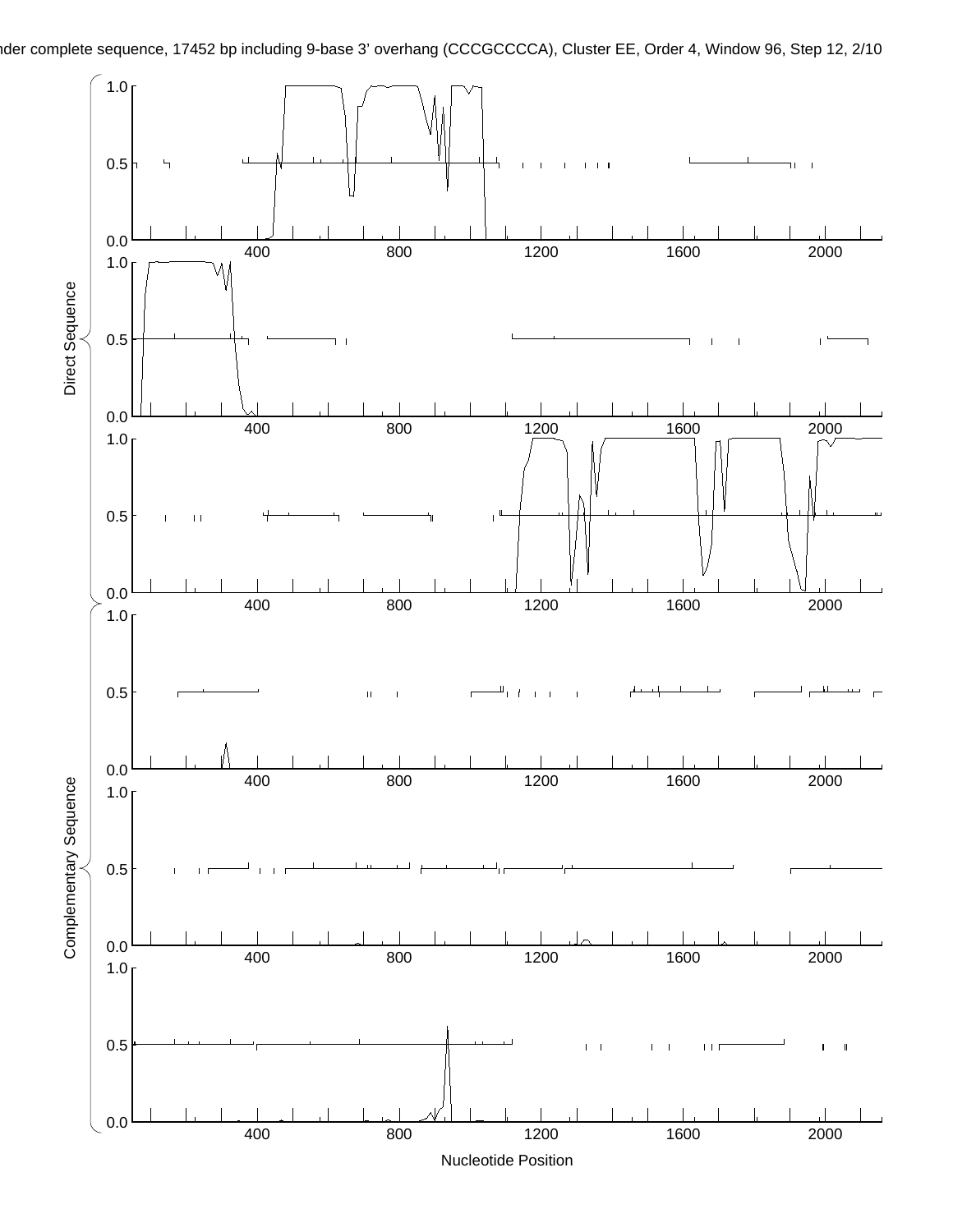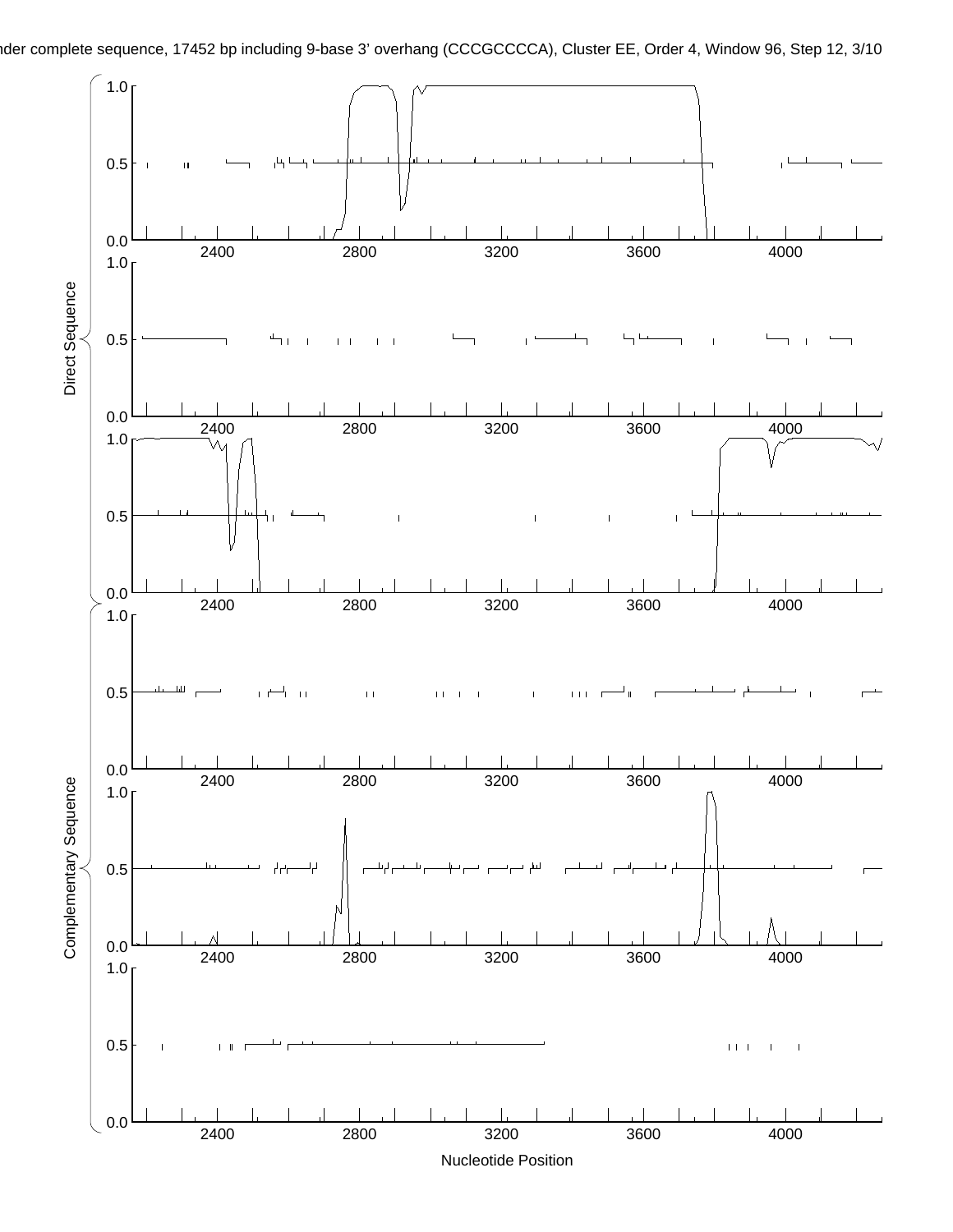

nder complete sequence, 17452 bp including 9-base 3' overhang (CCCGCCCCA), Cluster EE, Order 4, Window 96, Step 12, 4/10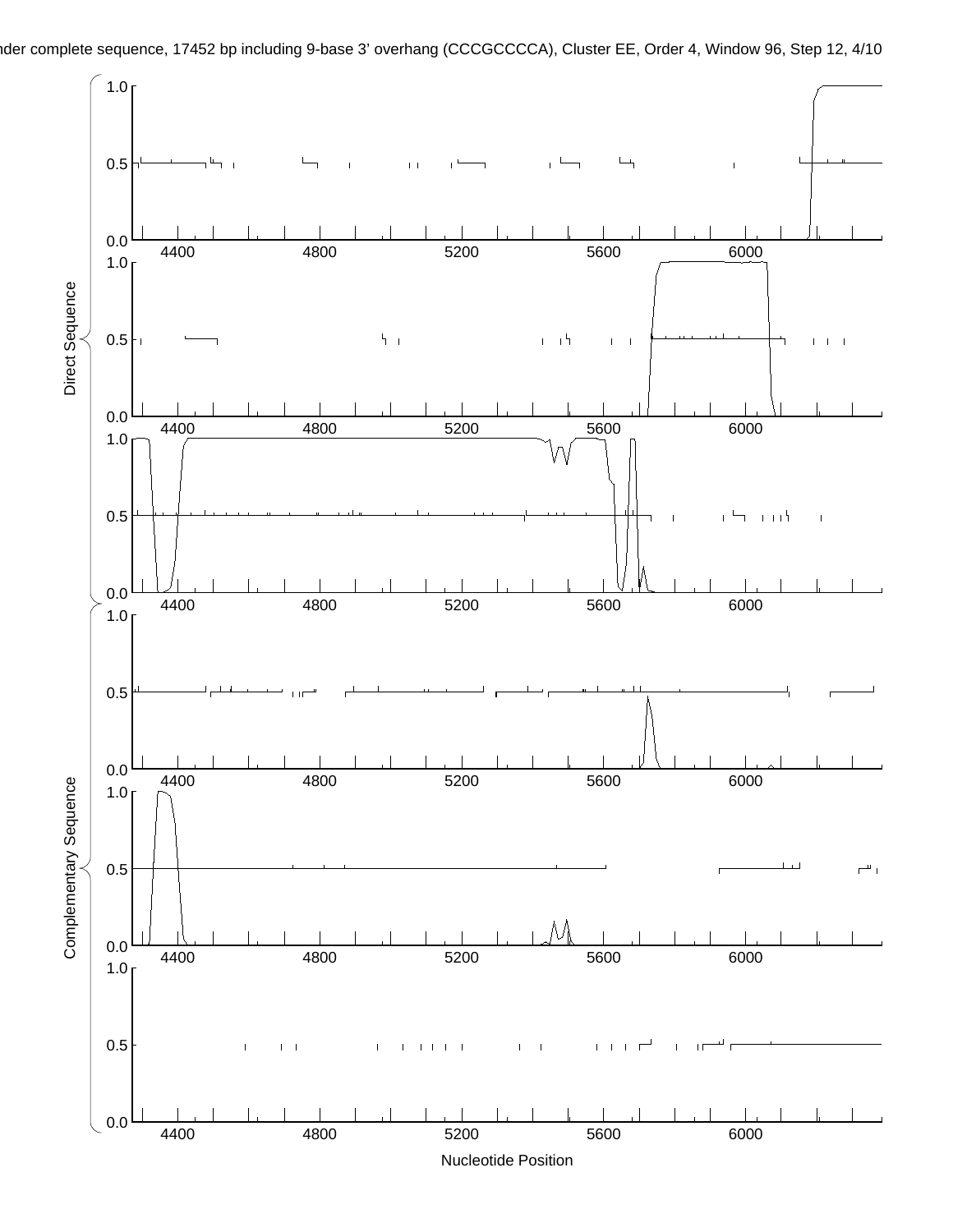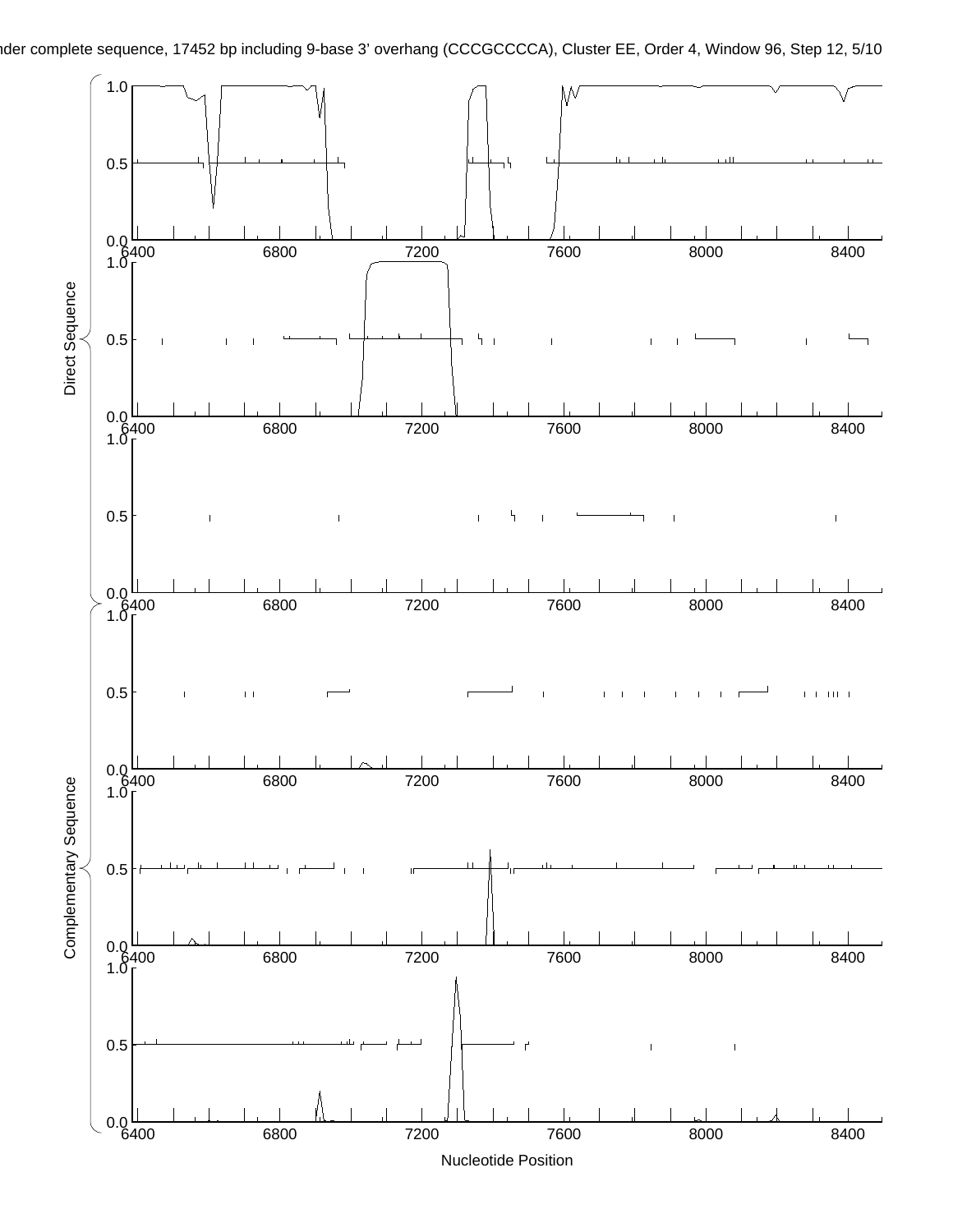

Nucleotide Position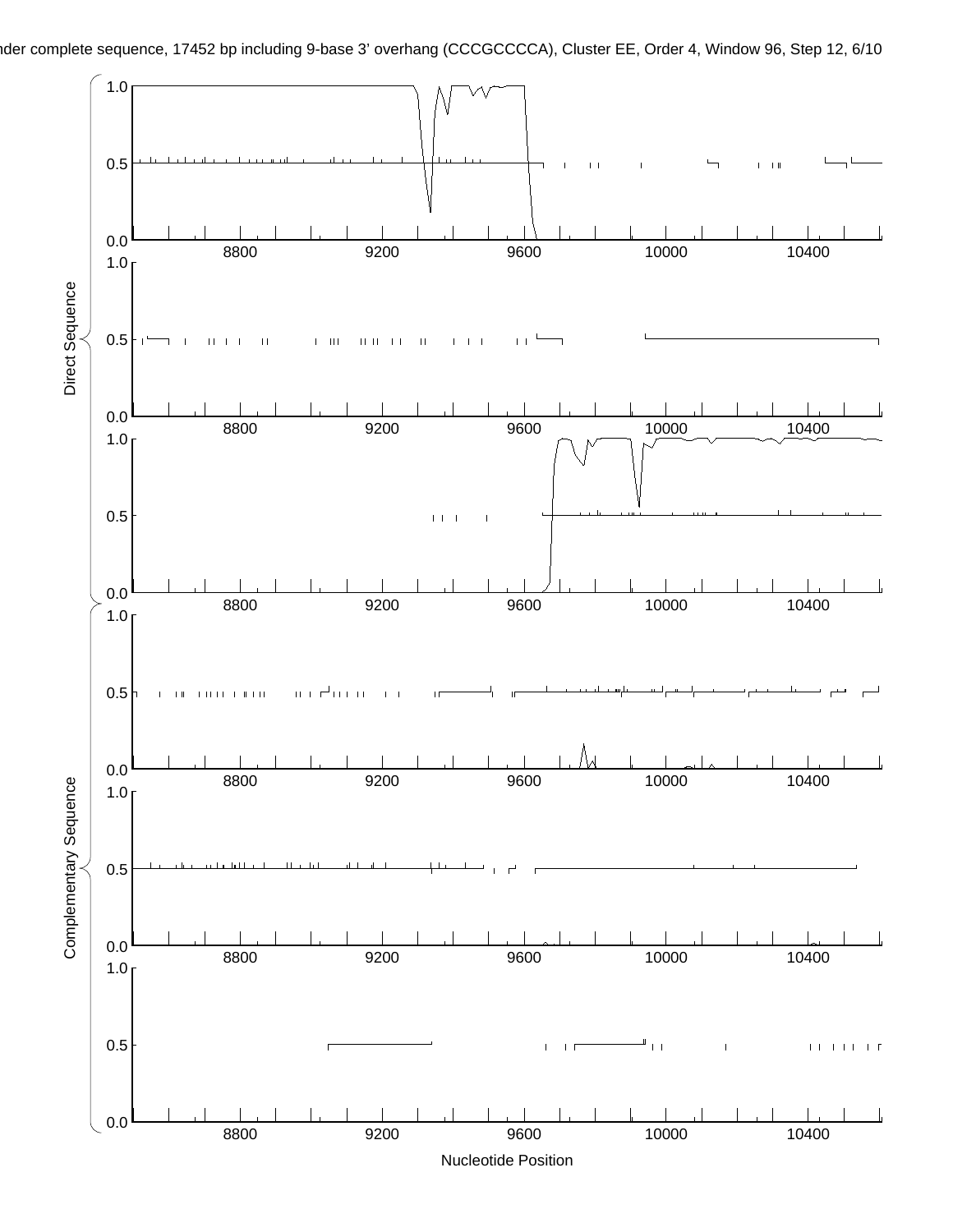$1.0<sub>5</sub>$ nder complete sequence, 17452 bp including 9-base 3' overhang (CCCGCCCCA), Cluster EE, Order 4, Window 96, Step 12, 7/10

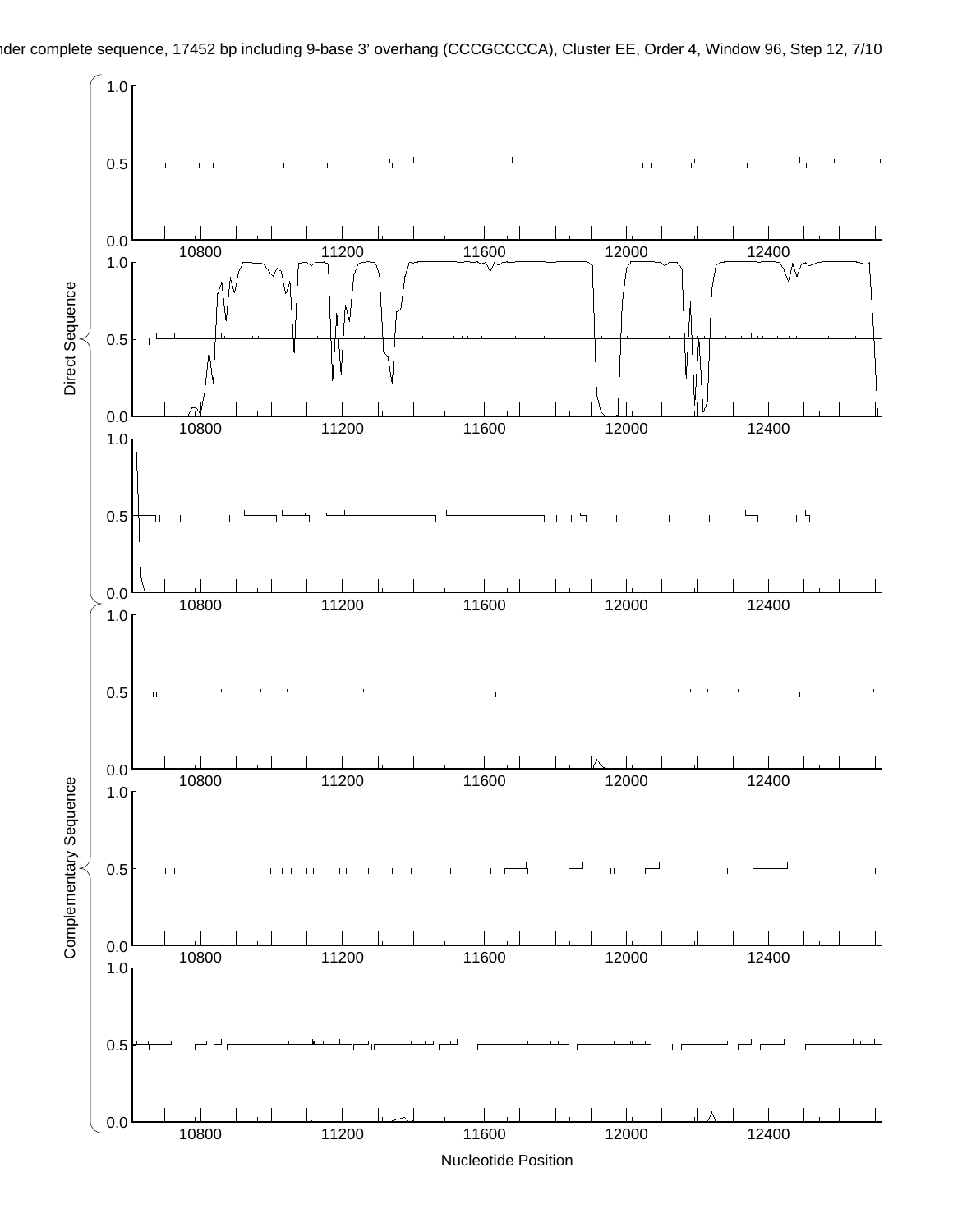

nder complete sequence, 17452 bp including 9-base 3' overhang (CCCGCCCCA), Cluster EE, Order 4, Window 96, Step 12, 8/10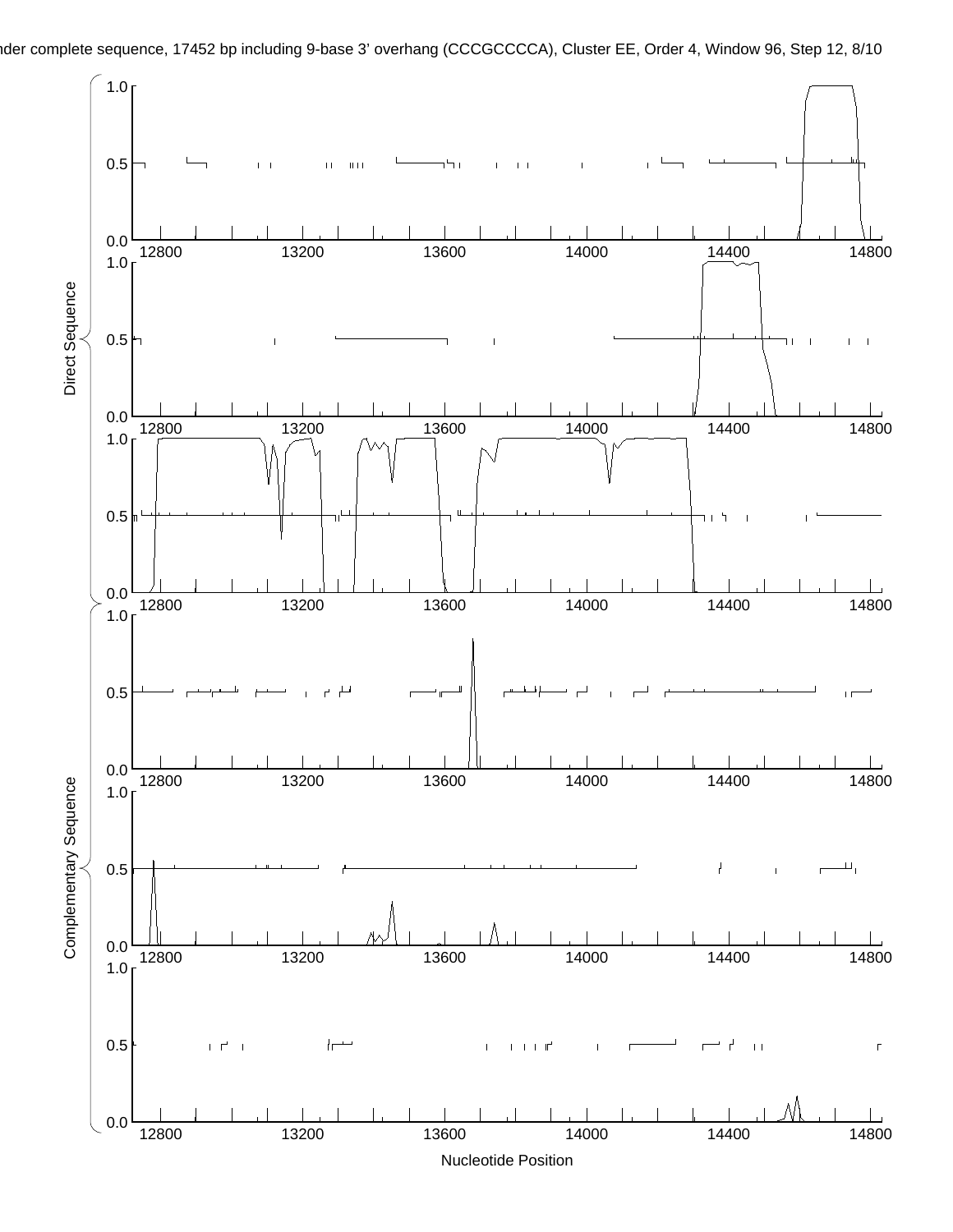

nder complete sequence, 17452 bp including 9-base 3' overhang (CCCGCCCCA), Cluster EE, Order 4, Window 96, Step 12, 9/10